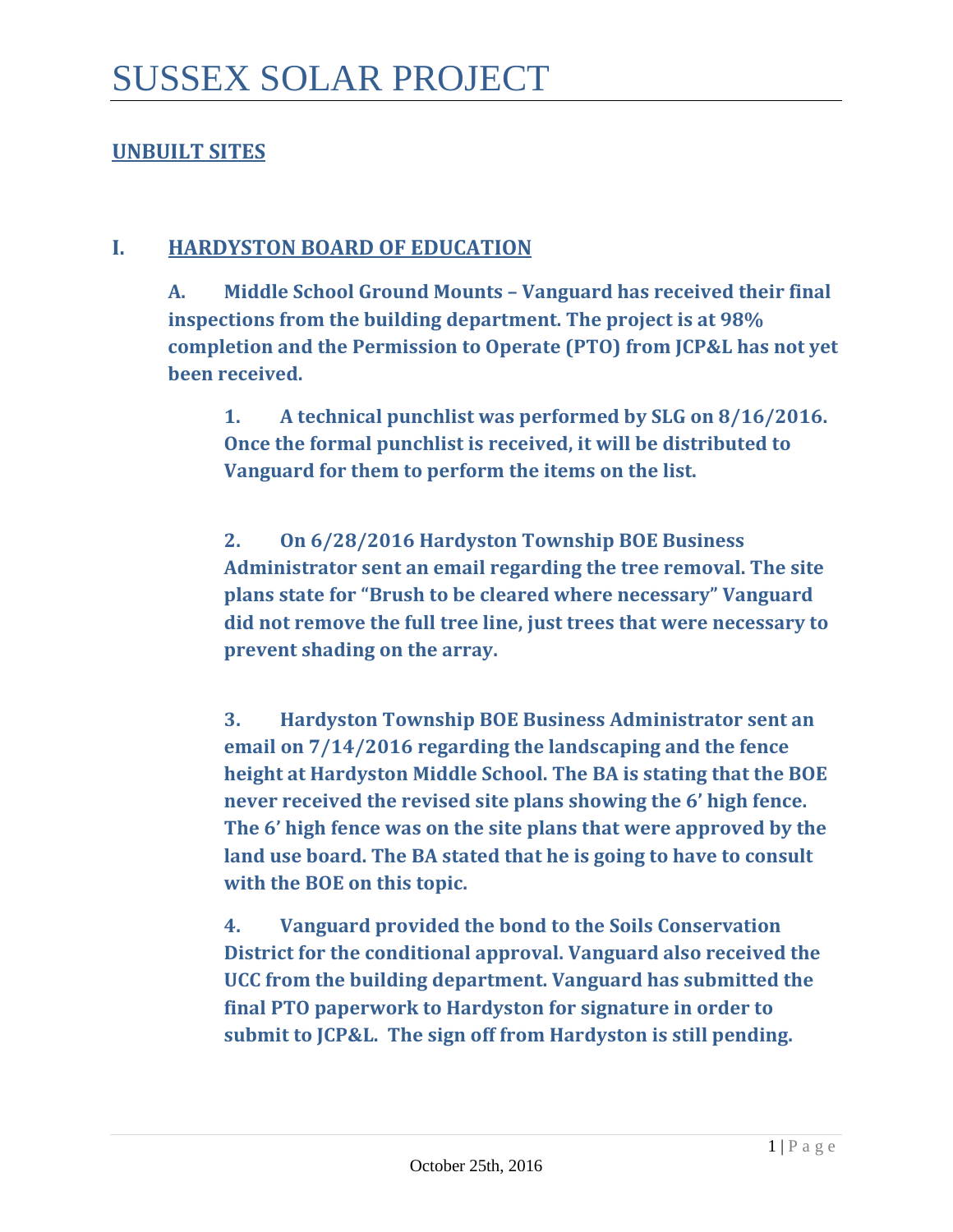# SUSSEX SOLAR PROJECT

**5. JIngoli is currently working with Hardyston BOE Business Administrator to work on a resolution for the 6' high fence that has been installed Vs. the anticipated 8' fence.** 

## **II. KITTATINNY HIGH SCHOOL**

**Roof Mount – Panel installation, wiring, and conduits are complete. Once final inspections are complete, the safety rails will be removed and the PTO paperwork prepared for District sign-off.**

- **The final building inspection is scheduled for 9/23/16**
- **The final electrical inspection is scheduled for 9/27/16**
- **Final have been presented to the School District for signoff by 9/30/16**
- **Safety rails will be removed upon completion of the final inspections**
- **Punch-list inspection was performed on 10/3/16**
- **Certificate of Completion has been received from Kathy Kane and has been received on 10/18/2016. This will be submitted to JCP&L 10/25/2016 for PTO.**

### **III. SPARTA BOARD OF EDUCATION**

**Middle School Ground Mounts – All work is complete**

### **Summary includes:**

- **Landscaping is complete**
- **All code inspections approved and complete**
- **Sussex County Soils conservation inspection approved on 9/22/16**
- **Final UCC has been picked up from Building Department on9/27/16**
- **Final documents for PTO has been distributed to Sparta BOE for signoff by 9/30.**
- **Punch-list inspection was complete on 10/3/16**
- **Barbara Decker had some questions for Vanguard on October 13th and Sparta BOE plans on signing off on the COA by the October 24th board meeting. Once this is received, Vanguard will submit for PTO to JCP&L.**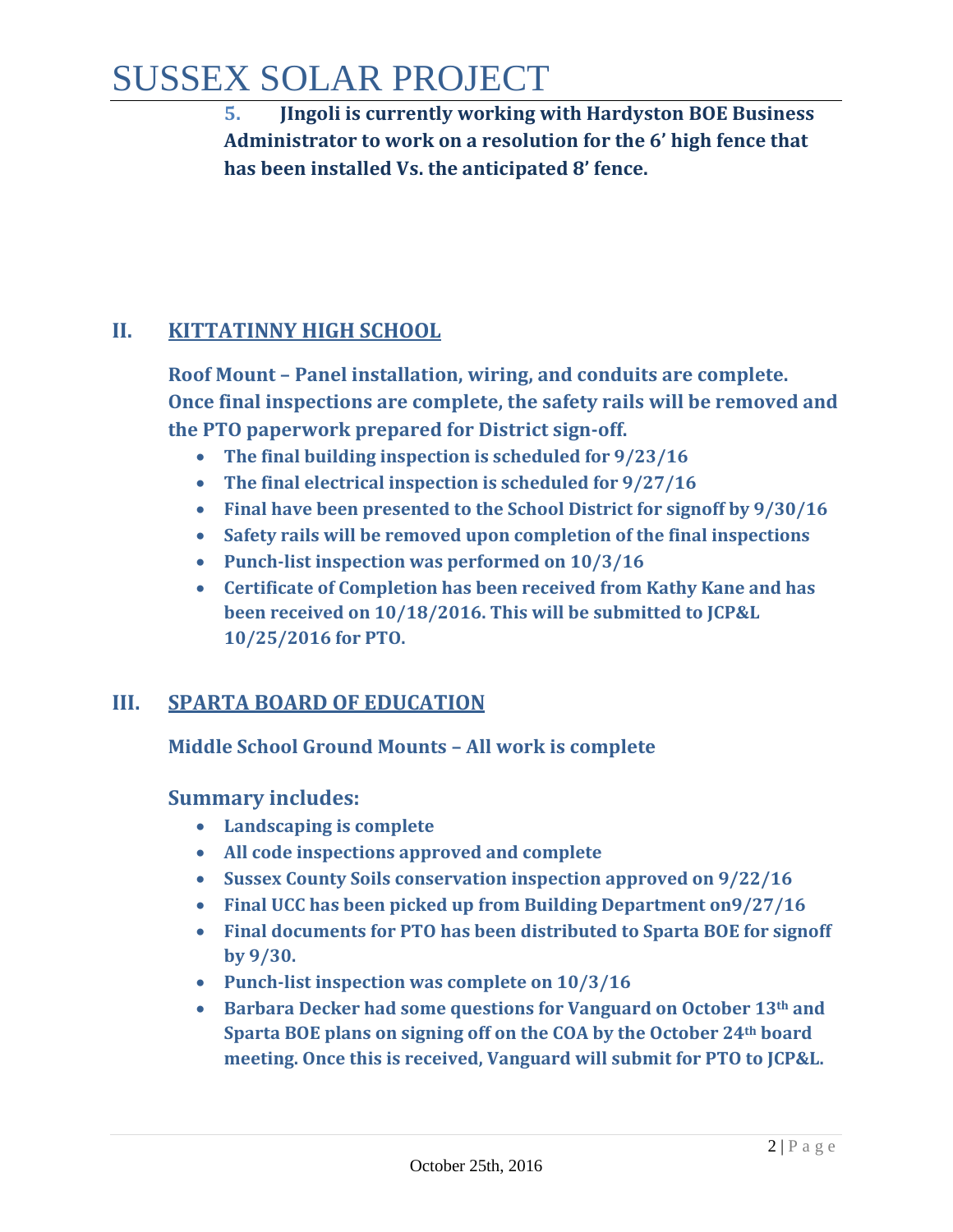# SUSSEX SOLAR PROJECT

## **IV. SUSSEX VO-TECH**

**All wiring, panels, and conduits are complete. The final transformer is set to be delivered on 9/27/16 and will be immediately installed. Additional items include:**

- **Final transformer installation 9/27 to 9/30/16**
- **Utility switchover took place on 10/8/16**
- **Punch-list inspection as complete on 10/3/16**
- **COA was received by the School on 10/12/2016**
- **Vanguard is waiting on a transformer delivery and to be installed.**
- **Landscaping is 100% Complete on the site.**
- **Final inspections are scheduled for the week of 10/29/2016**

## **Sussex County – Frankford Township**

• **OEM Center – Due to several reasons, the OEM Center has been proposed for removed from the project. The County will be receiving a Credit Change Order for the remaining work from the remaining sites.**

#### **Miscellaneous Items:**

#### **Sussex County Community College Racking Repair**

- **Sunlight has received final pricing from Schletter and GNG Electric for the repair. The total cost for the racking material is \$21,864.65 and the cost for the labor is \$86,900.00. The County has approved the cost proposals and the contractors were provided a Notice to Proceed from Sunlight General on 9/9/16 for the repairs to the racking system.**
- **The racking materials are scheduled to be delivered at the end of October. Upon delivery, the work will commence and take approximately 2 weeks to complete.**